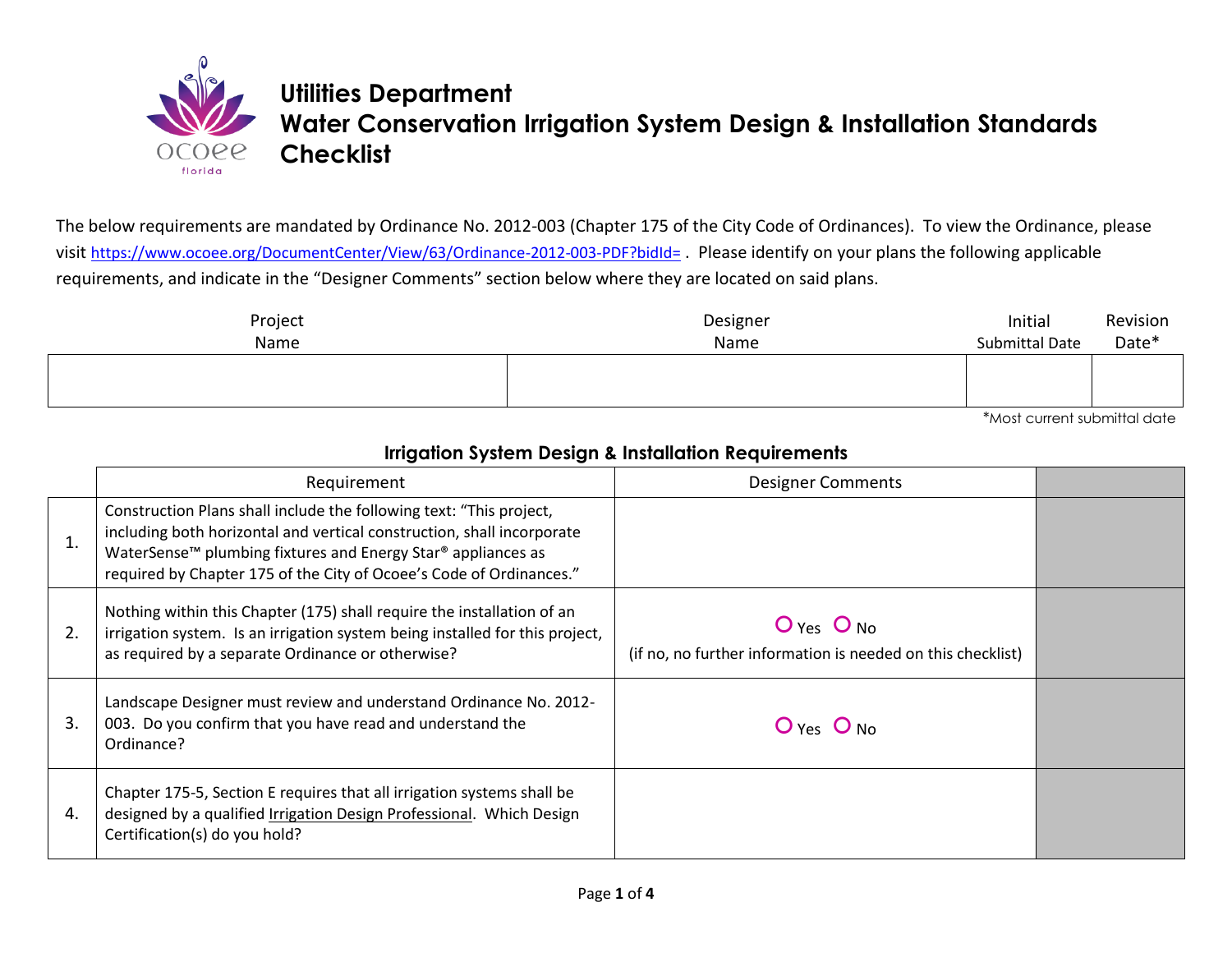

**Utilities Department Florida Friendly Irrigation System Design & Installation Standards Checklist** 

### **Irrigation System Design & Installation Requirements**

|    | Requirement                                                                                                                                                                                                                                                                           | <b>Designer Comments</b> |  |
|----|---------------------------------------------------------------------------------------------------------------------------------------------------------------------------------------------------------------------------------------------------------------------------------------|--------------------------|--|
| 5. | A "Letter of Certification of the Design for an Irrigation System" by an<br>Irrigation Design Professional certifying the design is consistent with the<br>requirements of Chapter 175 shall be required to obtain a building or<br>irrigation permit before issuance of said permit. |                          |  |
| 6. | High volume irrigation area(s) shall not exceed sixty percent (60%) of<br>total area to be irrigated. Include calculations.                                                                                                                                                           |                          |  |
| 7. | Irrigation system shall be designed and equipped to operate in the<br>range of 40 to 45 psi at each spray head. As with all equipment, please<br>indicate on your plans where all spray heads and pressure regulators<br>are located.                                                 |                          |  |
| 8. | Irrigation system shall be equipped with filter device(s) to ensure<br>emitters maintain proper cast and coverage.                                                                                                                                                                    |                          |  |
| 9. | Turf grass and landscape beds shall be irrigated by distinctly separate<br>irrigation zones.                                                                                                                                                                                          |                          |  |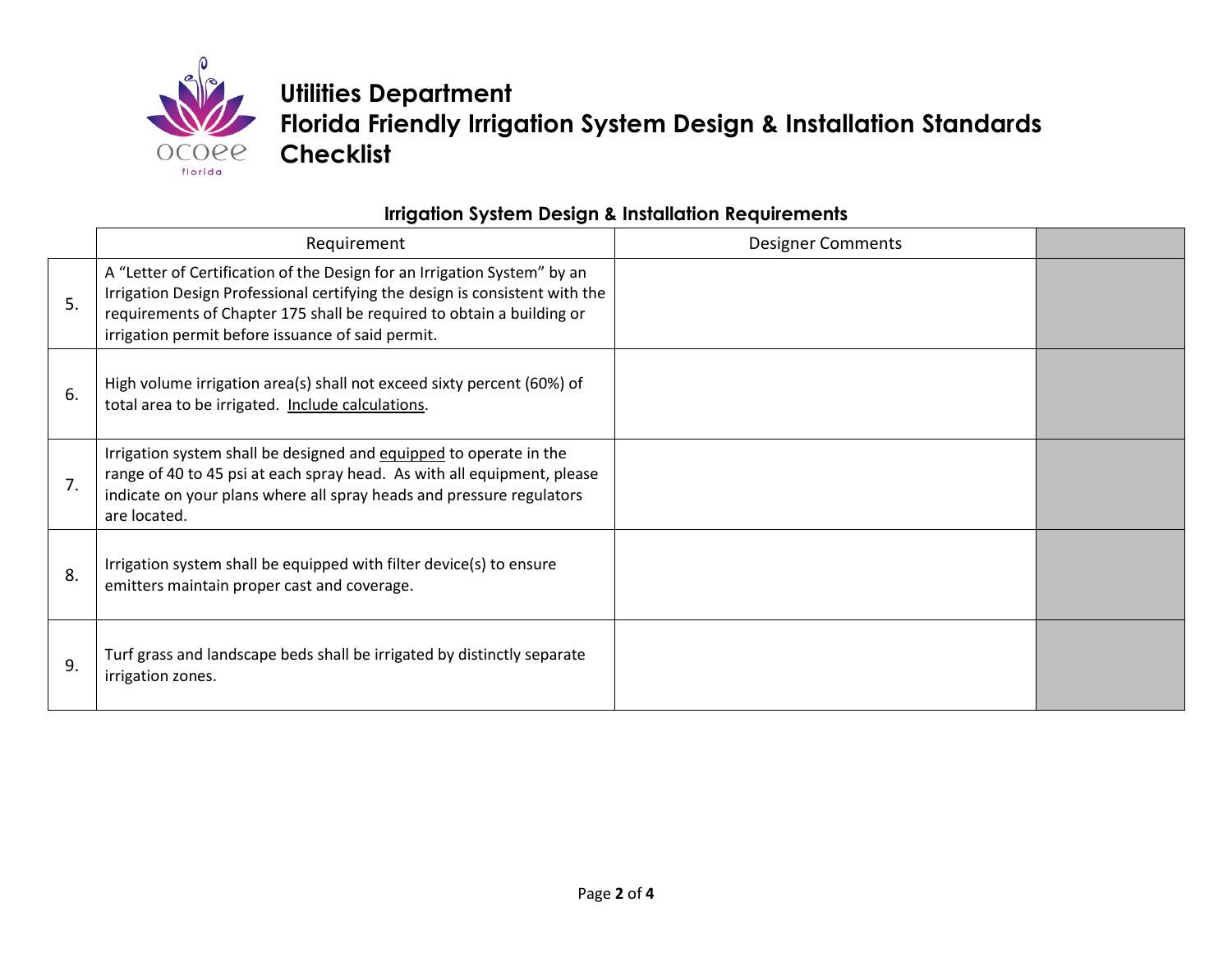

**Utilities Department Florida Friendly Irrigation System Design & Installation Standards Checklist**

## **Irrigation System Design & Installation Requirements**

|     | Requirement                                                                                                                                                     | <b>Designer Comments</b> |  |
|-----|-----------------------------------------------------------------------------------------------------------------------------------------------------------------|--------------------------|--|
| 10. | Irrigation system shall be designed for maximum uniformity over an<br>irrigation zone.                                                                          |                          |  |
| 11. | Spray heads and rotors shall not be mixed within the same zone.                                                                                                 |                          |  |
| 12. | Rotors and sprays in turf areas shall be spaced to achieve head-to-head<br>coverage.                                                                            |                          |  |
| 13. | No irrigation risers shall be used.                                                                                                                             |                          |  |
| 14. | There shall be a minimum of four (4) inches between distribution<br>equipment and pavement.                                                                     |                          |  |
| 15. | The landscape irrigation system shall be designed to prevent water<br>wasting, such as direct spray onto buildings, roadways, driveways, or<br>other hardscape. |                          |  |